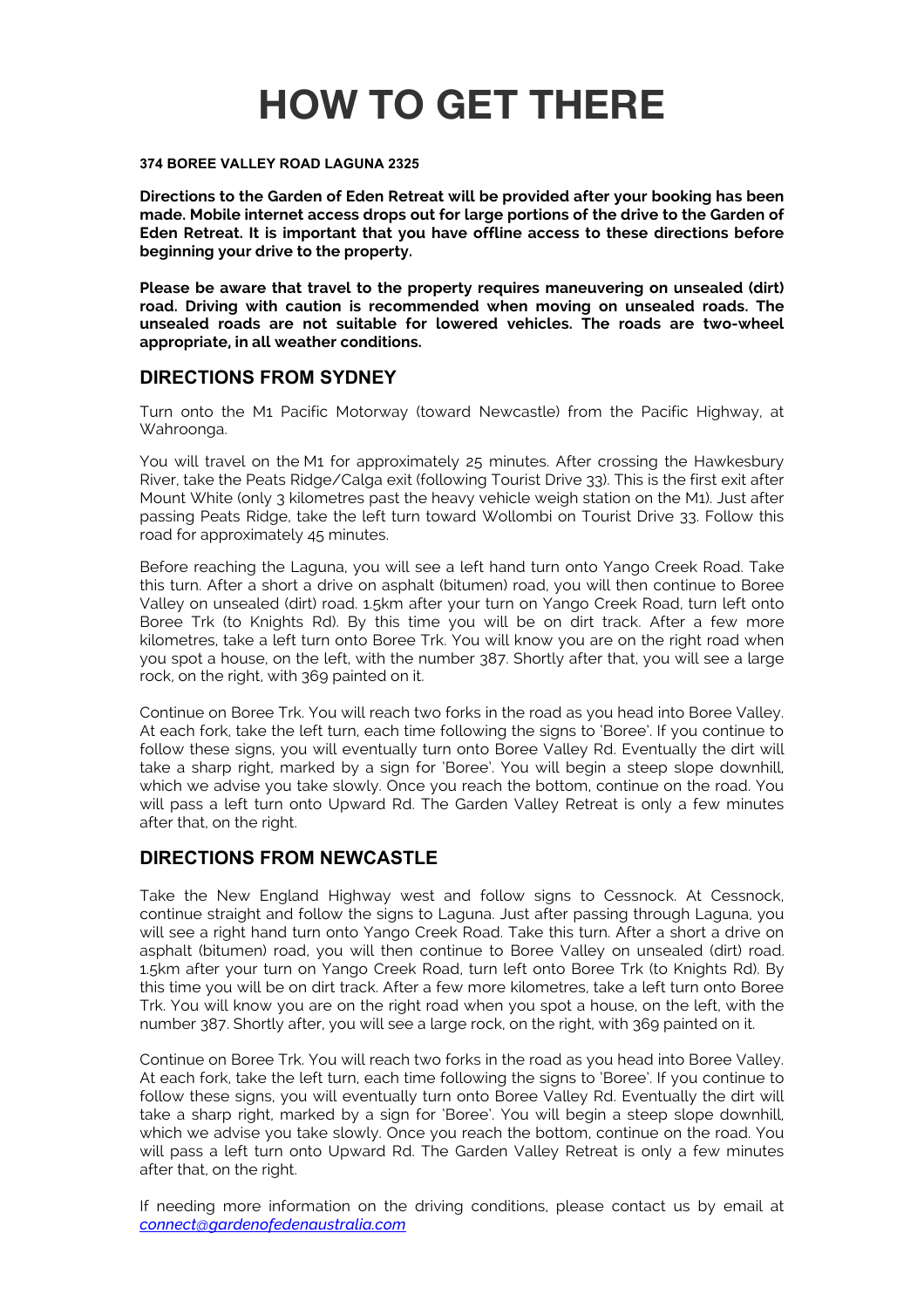## **DIRECTIONS TO GARDEN OF EDEN**



Only another 1.4 kms from here, you are about to go down a steep slope. Now when you get to the bottom, follow the main road around to the right. Cross the small creek via the crossing. After another 200kms, you will see Number 374 on the right.